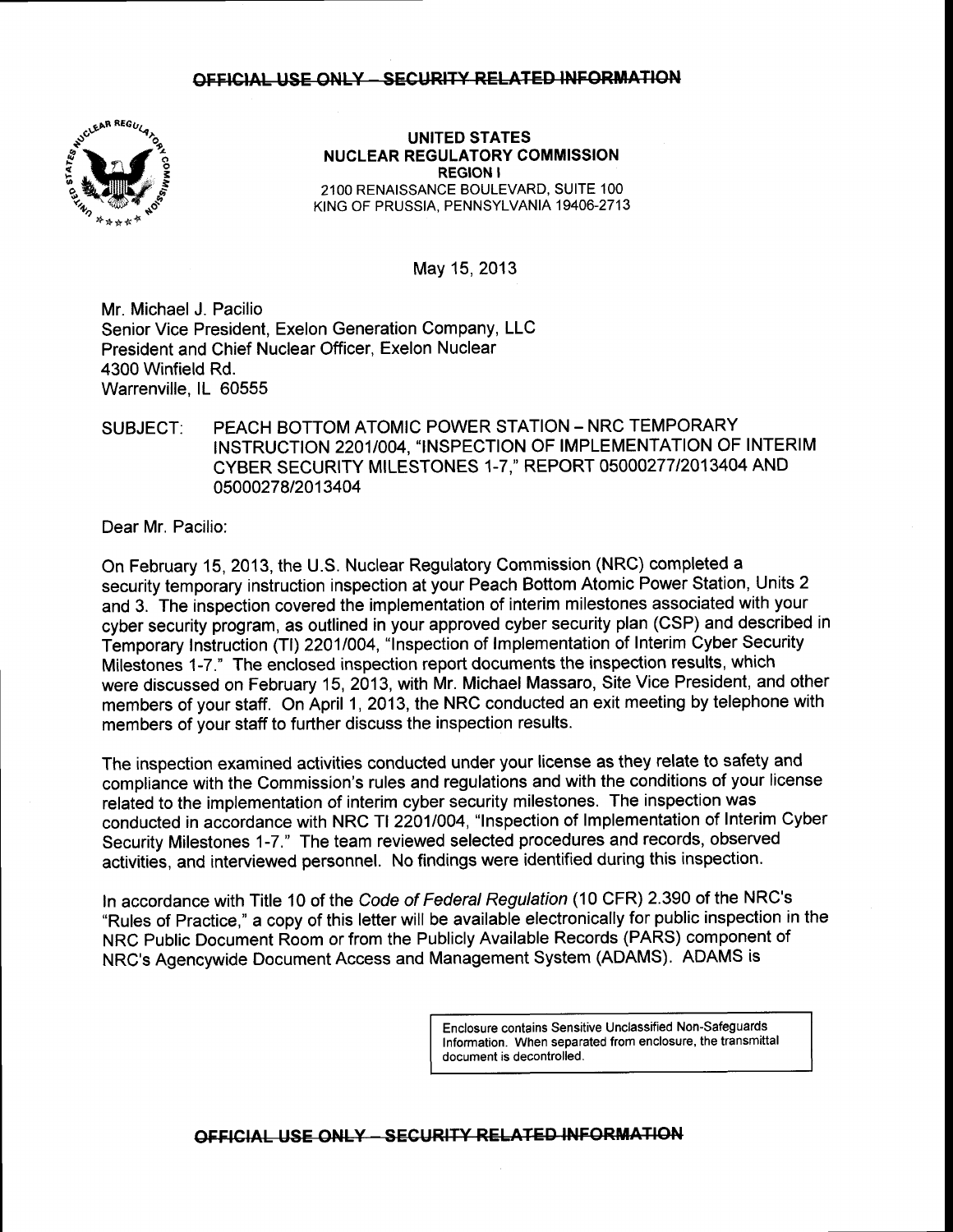#### OFFICIAL USE ONLY - SECURITY RELATED INFORMATION

2

M. Pacilio

accessible from the NRC Web site at http://www.nrc.gov/reading-rm/adams.html (the Public Electronic Reading Room). However, the material enclosed herewith contains Security-Related Information in accordance with 10 CFR 2.390(d)(1) and its disclosure to unauthorized individuals could present a security vulnerability. Therefore, the material in the enclosure will not be made available electronically for public inspection in the NRC Public Document Room or from the PARS component of NRC's ADAMS. lf you choose to provide a response and Security-Related lnformation is necessary to provide an acceptable response, please mark your entire response "Security-Related Information - Withhold from public disclosure under 10 CFR 2.390" in accordance with 10 CFR 2.390(d)(1) and follow the instructions for withholding in 10 CFR 2.390 (b)(1). In accordance with 10 CFR 2.390(b)(1)(ii), the NRC is waiving the affidavit requirements for your response.

Sincerely,

#### /RN

John F. Rogge, Chief Engineering Branch 3 Division of Reactor Safety

Docket Nos. 50-277; 50-278 License Nos. DPR-44: DPR-56

Enclosure:

<sup>f</sup>nspection Report Nos. 05000277 12013404 and 0500027812013404 w/Attachment: Supplemental Information

cc Mo encl: Distribution via ListServ

cc w/encl; w/OUO-SRI or SGI:

J. Kovalchick, Manager, Site Security

D. Allard, Director, PA DEP

T. Levering, MD Emergency Response Director

A. Lauland, Director, MD Office of Homeland Security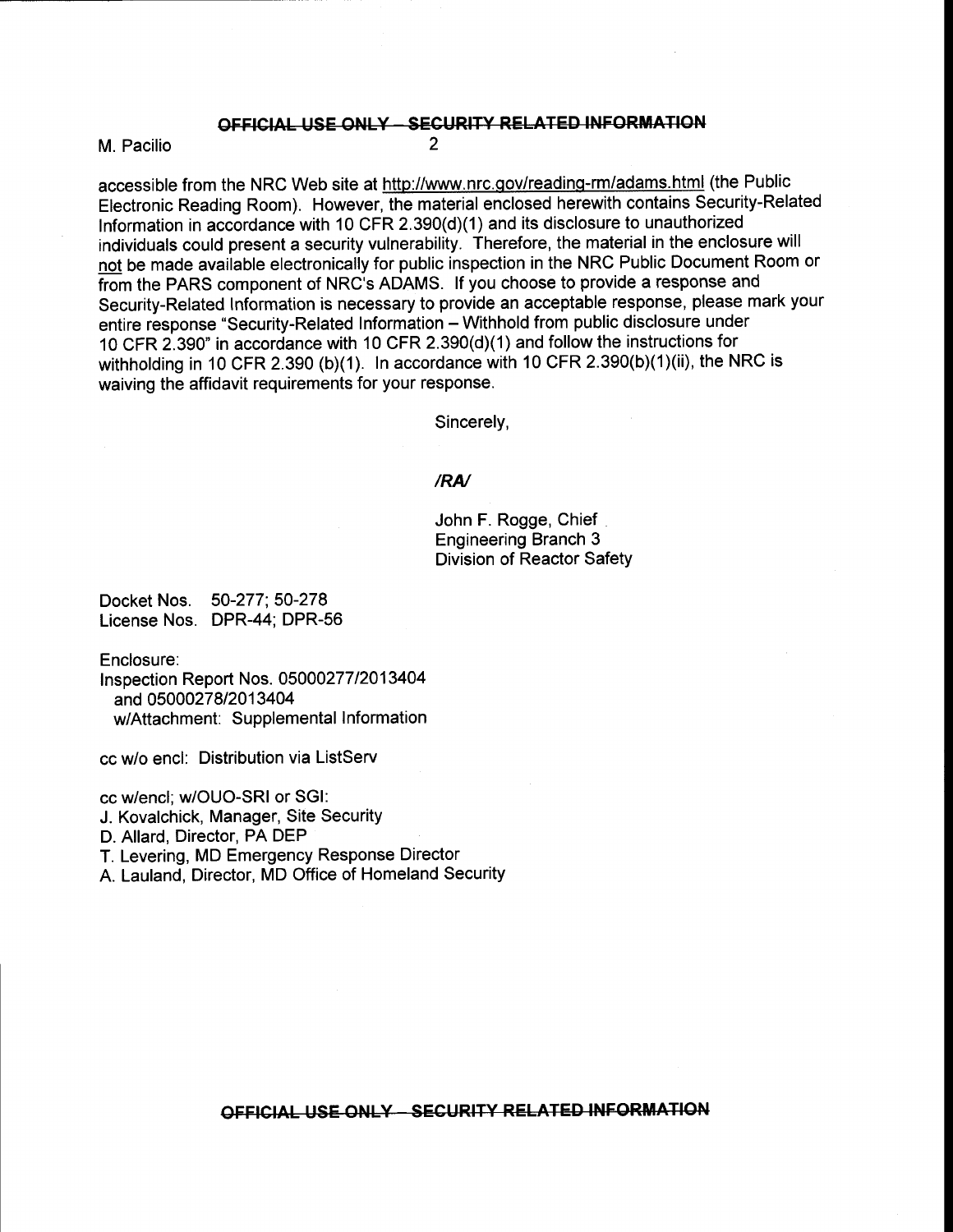## OFFICIAL USE ONLY - SECURITY RELATED INFORMATION

2

M. Pacilio

accessible from the NRC Web site at http://www.nrc.gov/reading-rm/adams.html (the Public Electronic Reading Room). However, the material enclosed herewith contains Security-Related Information in accordance with 10 CFR 2.390(d)(1) and its disclosure to unauthorized individuals could present a security vulnerability. Therefore, the material in the enclosure will not be made available electronically for public inspection in the NRC Public Document Room or from the PARS component of NRC's ADAMS. lf you choose to provide a response and Security-Related Information is necessary to provide an acceptable response, please mark your entire response "Security-Related Information - Withhold from public disclosure under 10 CFR 2.390" in accordance with 10 CFR 2.390(d)(1) and follow the instructions for withholding in 10 CFR 2.390 (b)(1). In accordance with 10 CFR 2.390(b)(1)(ii), the NRC is waiving the affidavit requirements for your response.

Sincerely,

#### /RN

John F. Rogge, Chief Engineering Branch 3 Division of Reactor Safety

Docket Nos. 50-277; 50-278 License Nos. DPR-44: DPR-56

Enclosure:

lnspection Report Nos. 05000277 12013404 and 0500027812013404 w/Attachment: Supplemental Information

cc Mo encl: Distribution via ListServ

cc w/encl; w/OUO-SRI or SGI:

J. Kovalchick, Manager, Site Security

D. Allard, Director, PA DEP

T. Levering, MD Emergency Response Director

A. Lauland, Director, MD Otfice of Homeland Security

Distribution: See Next Page

DOCUMENT NAME: G:\DRS\Engineering Branch 3\Cyber Tl lRs\Peach Bottom Cyber Tl 2013404.docx

| ADAMS ACCESSION NUMBER: ML13140A272 (Cover letter w/enclosure) |               |                                     |               |                                                  |  |
|----------------------------------------------------------------|---------------|-------------------------------------|---------------|--------------------------------------------------|--|
| Cover Letter<br>X SUNSI Review                                 |               | X Non-Sensitive<br>$\Box$ Sensitive |               | X Publicly Available<br>Non-Publicly Available   |  |
| Cover Letter w/Enclosure<br>X SUNSI Review                     |               | $\Box$ Non-Sensitive<br>X Sensitive |               | □ Publicly Available<br>X Non-Publicly Available |  |
| <b>OFFICE</b>                                                  | <b>RI/DRS</b> | <b>RI/DRS</b>                       | <b>RI/DRP</b> |                                                  |  |
| <b>NAME</b>                                                    | Dorr          | JRogge/                             | <b>MGrav</b>  |                                                  |  |
| <b>DATE</b>                                                    | 05/03/13      | 05/15/13                            | 05/08/13      |                                                  |  |

ADAMS ACCESSION NUMBER: ML13140A276 (Cover letter)

**OFFICIAL RECORD COPY** 

# OFFICIAL USE ONLY - SECURITY RELATED INFORMATION